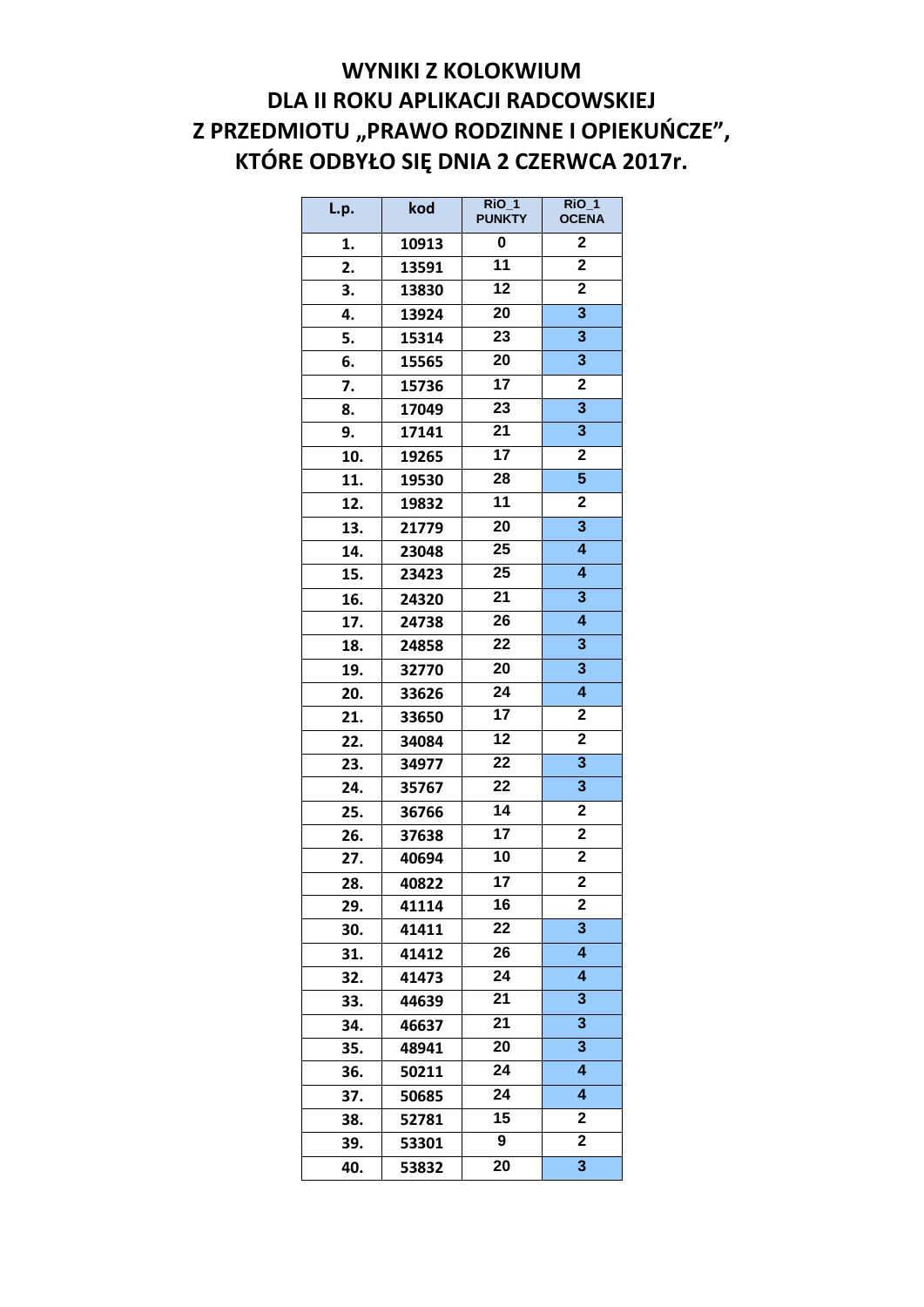## **WYNIKI Z KOLOKWIUM DLA II ROKU APLIKACJI RADCOWSKIEJ Z PRZEDMIOTU "PRAWO RODZINNE I OPIEKUŃCZE", KTÓRE ODBYŁO SIĘ DNIA 2 CZERWCA 2017r.**

| L.p. | kod   | $\overline{R}$ iO_1<br><b>PUNKTY</b> | $\overline{RIO}$ 1<br><b>OCENA</b> |
|------|-------|--------------------------------------|------------------------------------|
| 41.  | 54252 | 20                                   | 3                                  |
| 42.  | 55849 | 24                                   | $\overline{\mathbf{4}}$            |
| 43.  | 57746 | 28                                   | 5                                  |
| 44.  | 58291 | 21                                   | 3                                  |
| 45.  | 59329 | 17                                   | $\mathbf 2$                        |
| 46.  | 60810 | 25                                   | $\overline{\mathbf{4}}$            |
| 47.  | 66219 | 20                                   | 3                                  |
| 48.  | 66238 | 22                                   | 3                                  |
| 49.  | 66271 | 10                                   | $\mathbf 2$                        |
| 50.  | 66614 | 30                                   | 5                                  |
| 51.  | 67572 | 13                                   | $\mathbf 2$                        |
| 52.  | 68531 | 10                                   | $\overline{\mathbf{2}}$            |
| 53.  | 70612 | 25                                   | $\overline{\mathbf{4}}$            |
| 54.  | 71414 | 28                                   | 5                                  |
| 55.  | 72467 | 16                                   | 2                                  |
| 56.  | 74768 | 25                                   | $\overline{\bf{4}}$                |
| 57.  | 75562 | 23                                   | 3                                  |
| 58.  | 76234 | 25                                   | $\overline{\mathbf{4}}$            |
| 59.  | 77266 | 24                                   | $\overline{\mathbf{4}}$            |
| 60.  | 78355 | 20                                   | 3                                  |
| 61.  | 78494 | 16                                   | $\overline{2}$                     |
| 62.  | 78496 | 20                                   | 3                                  |
| 63.  | 78719 | 16                                   | $\overline{\mathbf{2}}$            |
| 64.  | 79114 | 15                                   | 2                                  |
| 65.  | 80312 | 19                                   | $\mathbf 2$                        |
| 66.  | 83907 | 20                                   | 3                                  |
| 67.  | 84166 | 21                                   | 3                                  |
| 68.  | 85049 | 20                                   | 3                                  |
| 69.  | 85363 | 8                                    | $\mathbf 2$                        |
| 70.  | 87230 | 22                                   | 3                                  |
| 71.  | 88253 | 22                                   | 3                                  |
| 72.  | 88295 | 17                                   | $\mathbf 2$                        |
| 73.  | 89190 | 15                                   | 2                                  |
| 74.  | 89578 | 3                                    | $\overline{\mathbf{2}}$            |
| 75.  | 91575 | 20                                   | 3                                  |
| 76.  | 93277 | 24                                   | 4                                  |
| 77.  | 93279 | 19                                   | 2                                  |
| 78.  | 95429 | 28                                   | 5                                  |
| 79.  | 95702 | 20                                   | 3                                  |
| 80.  | 99300 | 15                                   | $\overline{2}$                     |